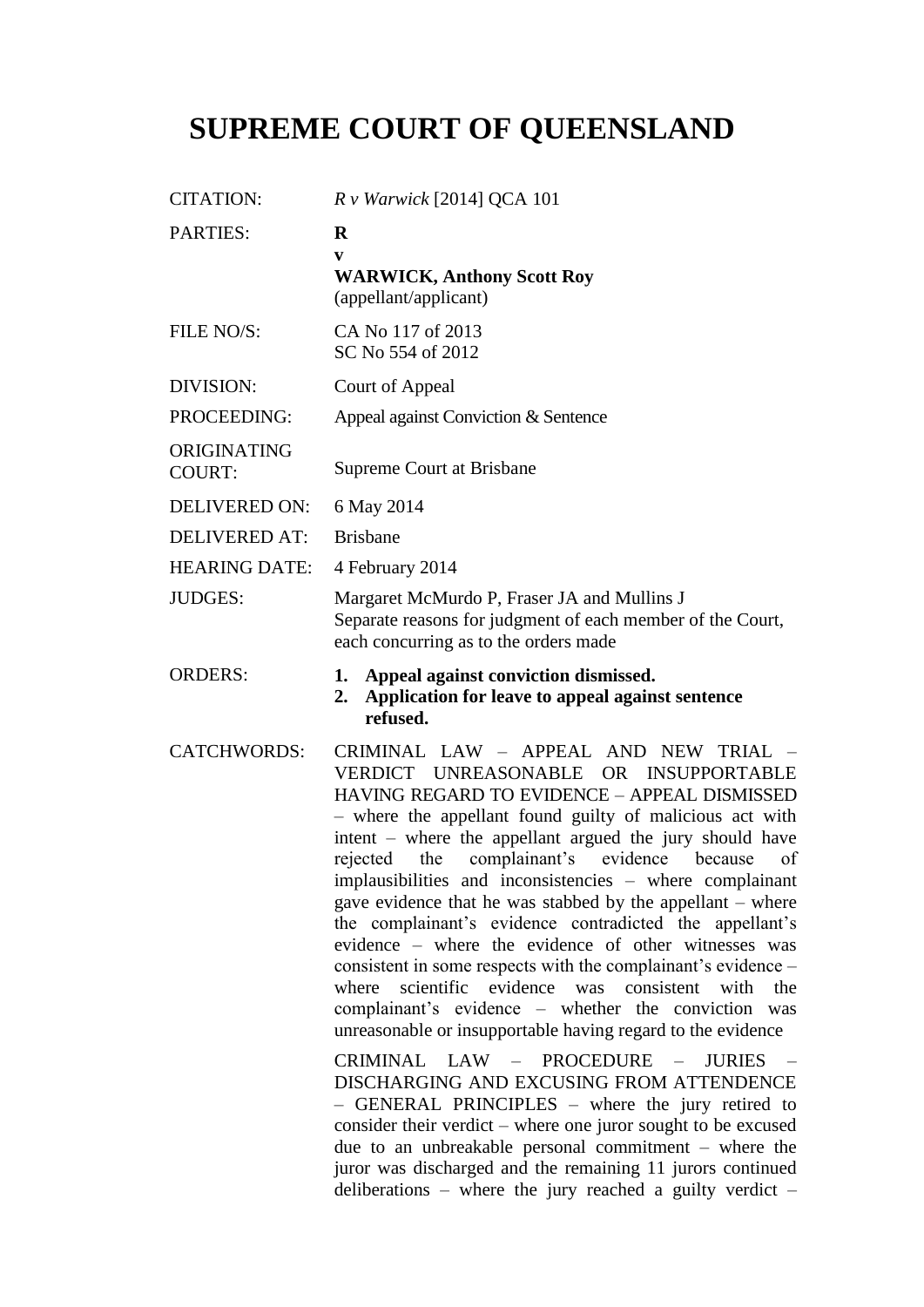whether there was a miscarriage of justice as a result of not discharging the entire jury

CRIMINAL LAW – APPEAL AND NEW TRIAL – APPEAL AGAINST SENTENCE – GROUNDS FOR INTERFERENCE – SENTENCE MANIFESTLY EXCESSIVE OR INADEQUATE – where the applicant was 35 years old – where the applicant had a significant prior criminal history – where the applicant stabbed the complainant with a knife and attempted to stab him again – where the complainant suffered a life threatening injury – where the seriousness of the injury and circumstances of the attack were treated as aggravating factors – where the sentence was reduced by 12 months for time already spent in custody on another sentence and four months for the manner in which the applicants instructions facilitated the trial – where the applicant sentenced to eight years and eight months imprisonment and a serious violent offence declaration made – whether sentence was manifestly excessive

|                    | <i>M v The Queen</i> (1994) 181 CLR 487; [1994] HCA 63,<br>considered<br><i>R v McDougall and Collas</i> [2007] 2 Qd R 87; [2006] QCA 365,<br>considered<br>$R \text{ v}$ Thompson [1983] 1 Qd R 224, considered<br>SKA v The Queen (2011) 243 CLR 400; [2011] HCA 13,<br>considered |
|--------------------|--------------------------------------------------------------------------------------------------------------------------------------------------------------------------------------------------------------------------------------------------------------------------------------|
| <b>COUNSEL:</b>    | The appellant/applicant appeared on his own behalf<br>P J McCarthy for the respondent                                                                                                                                                                                                |
| <b>SOLICITORS:</b> | The appellant/applicant appeared on his own behalf<br>Director of Public Prosecutions (Queensland) for the<br>respondent                                                                                                                                                             |

- [1] **MARGARET McMURDO P:** I agree with Mullins J's reasons for dismissing this appeal against the appellant's conviction for grievous bodily harm with intent.
- [2] I also agree with her Honour's reasons for refusing the application for leave to appeal against sentence. I add only that counsel for the respondent in his submissions as to the sentence application referred this Court to  $\overrightarrow{R}$  v Nguyen<sup>1</sup> and  $R \, v$  *Whittaker*,<sup>2</sup> contending that they were comparable cases supporting the effective eight years and eight months sentence imposed here. Although those cases are not closely factually comparable, they demonstrate that the applicant's sentence is broadly consistent with the sentences imposed there when the various competing mitigating and aggravating features in each case are considered. Both Nguyen and Whittaker unsuccessfully sought to challenge as manifestly excessive sentences of eight years imprisonment with declarations that the offences (grievous bodily harm with intent) were serious violent offences. At 23 and 21 respectively, both were considerably younger than the present applicant and unlike him, both had entered timely guilty pleas. The present applicant also had a more concerning, relevant

 $\frac{1}{1}$ [2006] QCA 542.

 $\overline{2}$ [2011] QCA 237.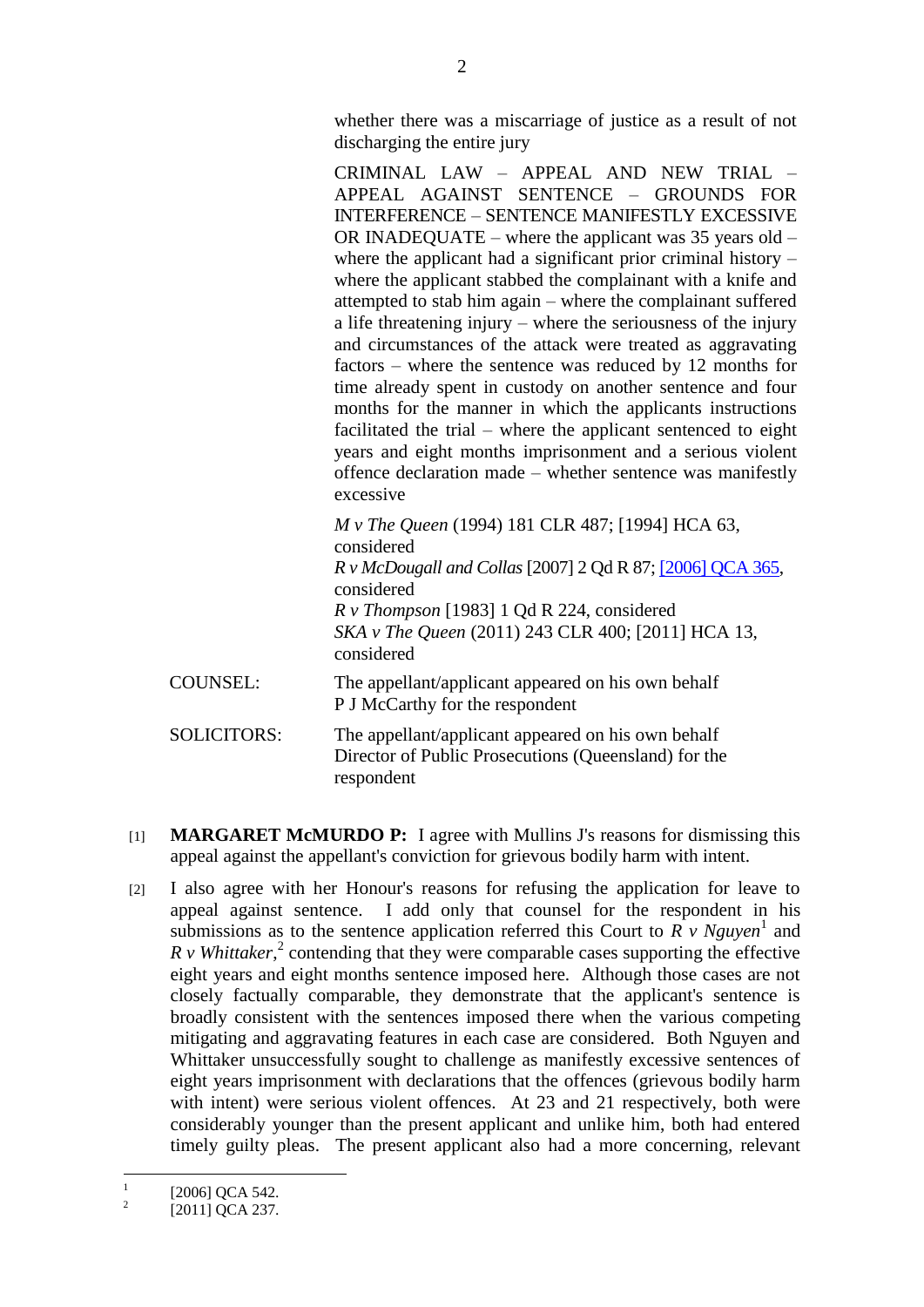criminal history than either Nguyen or Whittaker. The sentence imposed on the applicant, including the declaration that the offence was a serious violent offence, was entirely appropriate.

- [3] I agree with the orders proposed by Mullins J.
- [4] **FRASER JA:** I have had the advantage of reading the reasons for judgment of Mullins J. I agree with those reasons and with the orders proposed by her Honour.
- [5] **MULLINS J:** After trial before a jury, Mr Warwick was acquitted of attempted murder, but found guilty of the alternative count of malicious act with intent. He was sentenced to imprisonment for a period of seven years eight months and it was declared that he was convicted of a serious violent offence.
- [6] Mr Warwick appeals against the conviction on the ground that the verdict was unsafe and unsatisfactory in that the verdict was not reasonably open on the evidence. He also applies for leave to appeal against the sentence on the basis that it was manifestly excessive, as a result of the serious violent offence declaration.
- [7] When the appeal first came on for hearing on 25 September 2013, Mr Warwick appeared for himself, as his application for legal aid had been refused. He was granted an adjournment in order to seek legal representation. He was unsuccessful again in obtaining legal aid. When the appeal came on for hearing on 4 February 2014, he was still unrepresented, and had foreshadowed seeking a further adjournment. He decided, however, to proceed with the appeal and present the arguments himself.
- [8] Mr Warwick's primary contention is that the jury should have rejected the complainant's evidence because of implausibilities and inconsistencies within the complainant's evidence and when compared with other evidence.
- [9] It is therefore necessary to traverse the evidence that was before the jury to assess independently whether it was open for the jury to be satisfied beyond reasonable doubt that Mr Warwick was guilty: *M v The Queen* (1994) 181 CLR 487, 492-495; and *SKA v The Queen* (2011) 243 CLR 400 at [21]-[22].
- [10] Mr Warwick had been charged jointly with his partner. The jury was unable to agree on verdicts in respect of the charges against Mr Warwick's partner and the jury was discharged from bringing in verdicts against the partner.

#### **Summary of the evidence adduced at the trial**

- [11] The subject incident occurred around 8.30 pm on 6 November 2011 at Mr Warwick's home, when the complainant came to see him, driven there by Mr Mitchell. Photographs of the scene taken after the incident were before the jury.
- [12] The complainant's evidence-in-chief was as follows. He had known Mr Warwick for 20 years. He had been fishing at the Gold Coast. He had telephoned Mr Warwick prior to his arrival. The complainant was wearing boardshorts and no shirt or shoes. He saw Mr Warwick walking through the front gate, wearing boxer shorts and a shirt. Mr Warwick asked him to come back up into the house. The complainant followed him up onto the verandah, while Mr Mitchell remained in his car. When he reached the verandah, he could see the partner with a baseball bat standing to his right and Mr Warwick went inside and then came back out. The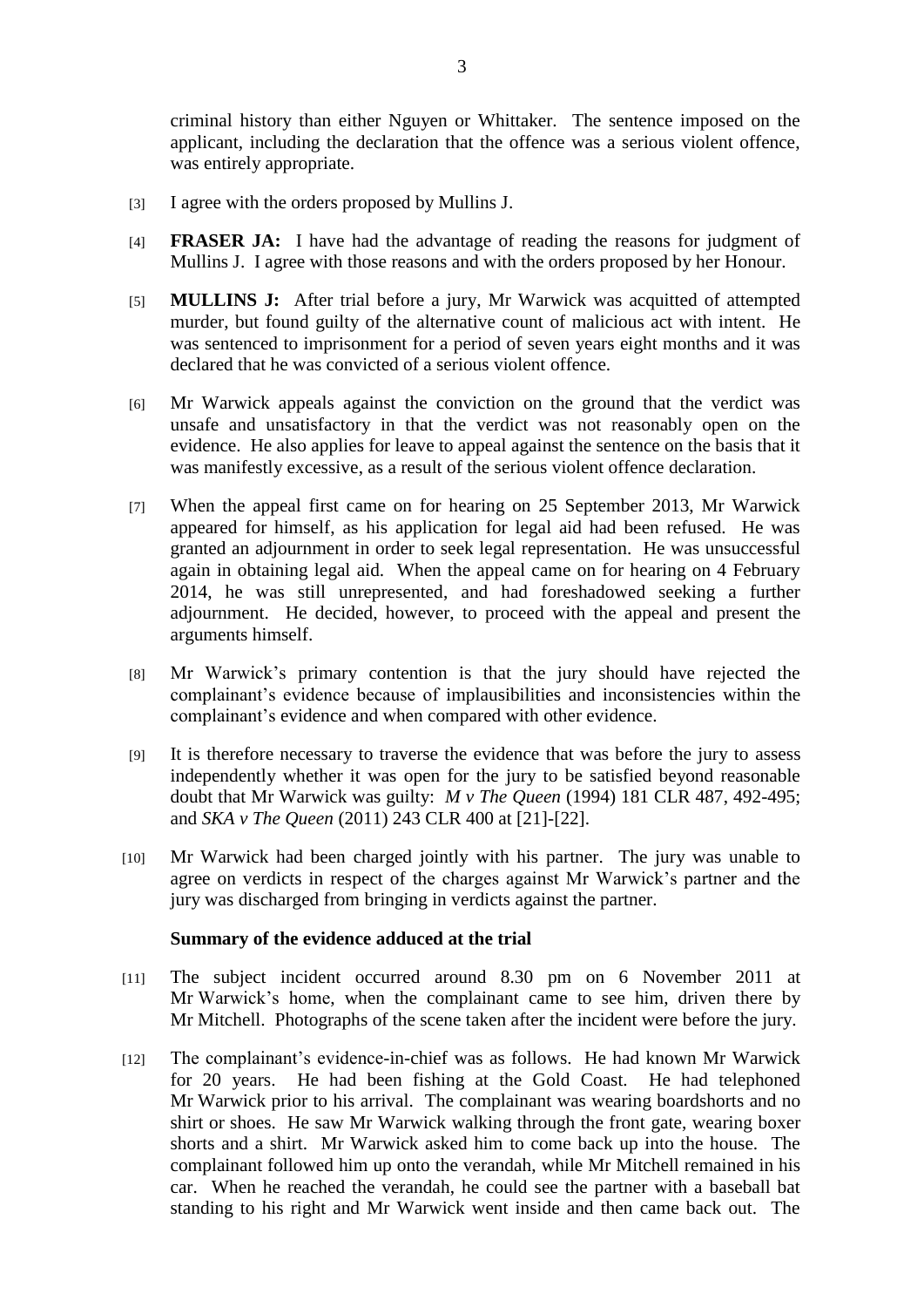partner was about two to three metres away and did not say anything to him. When he was walking up the stairs Mr Warwick had said to him "Say something to him, talk to him, quieten him down" or something along those lines, explaining that he and his partner were arguing.

- [13] When Mr Warwick came out of the house, he was "just ranting" and stood to the complainant's left saying "What have you been saying about my boyfriend?". The complainant proceeded to say to Mr Warwick "That's bullshit. I don't know what you're talking about." and went to leave by walking through the lattice gate. He grabbed hold of the lattice gate to open it and got stabbed underneath the right arm. Immediately before being stabbed, Mr Warwick said something like "What have you been saying about my boyfriend?" or "You're going to get this." The partner was still standing to the complainant's right. After he was stabbed, he ended up on the other side of Mr Warwick and he noticed both Mr Warwick and the partner coming towards him. The complainant proceeded to jump across the railing and Mr Warwick was saying "Hit him with the bat." The complainant tried to get to the gate to get away and both Mr Warwick and his partner were at the bottom of the stairs coming towards him again. He got hold of the metal gate and was trying to get out when he was struck three or four times around the shoulder and around the back of the head from the bat and at the same time Mr Warwick was attempting to further stab him with the knife, as the complainant tried to fend him off by putting up his arms with both hands up in the air with his palms out. The complainant got stabbed on the hand at the gate. He managed to get through the gate and ran to Mr Mitchell's car. Mr Mitchell drove him to the hospital. The complainant is 198 cms tall and at the time of the incident weighed 80 kgs. Mr Warwick is shorter than the complainant, coming up to his shoulder height.
- [14] During cross-examination by Mr Warwick's counsel, the complainant said as follows. He had not had an argument with either Mr Warwick or his partner before he went up onto the verandah. He knew Mr Warwick since high school and had been a regular weekly visitor to his home in the six months before the incident. He had performed some work on a Toyota Celica motor vehicle that belonged to Mr Warwick for which he was not paid. Mr Warwick did tattoo work on the complainant for which he paid Mr Warwick. He was admitted to hospital for an overdose from prohibited drugs after the time of the incident. The complainant had a vague memory of speaking to detectives on 9 November 2011, but did not recall a great deal about the time in hospital. The complainant recalled giving a statement after he was released from hospital to Detective Ahrens and accepted the statement was dated 2 December 2011. The complainant accepted that he recorded in his statement that he did not have to run far, because Mr Mitchell was just out the front, but explained that he remembered "when I came out the gate the car was moving down the street". The complainant denied being armed with a knife when he went to Mr Warwick's home. The complainant accepted that it was a shock for him to see the partner standing on the verandah with a baseball bat, but he said nothing to the partner who said nothing to him.
- [15] When cross-examined on the paragraph in his statement to the effect that the complainant did not see what he was stabbed with, the complainant's explanation for his evidence at the trial that he saw Mr Warwick with a knife on the verandah was "These things come back to you." When cross-examined on the fact that his statement did not mention that the lattice door (on the verandah) was closed, the complainant said "I actually recall trying to leave and I put up my right arm to open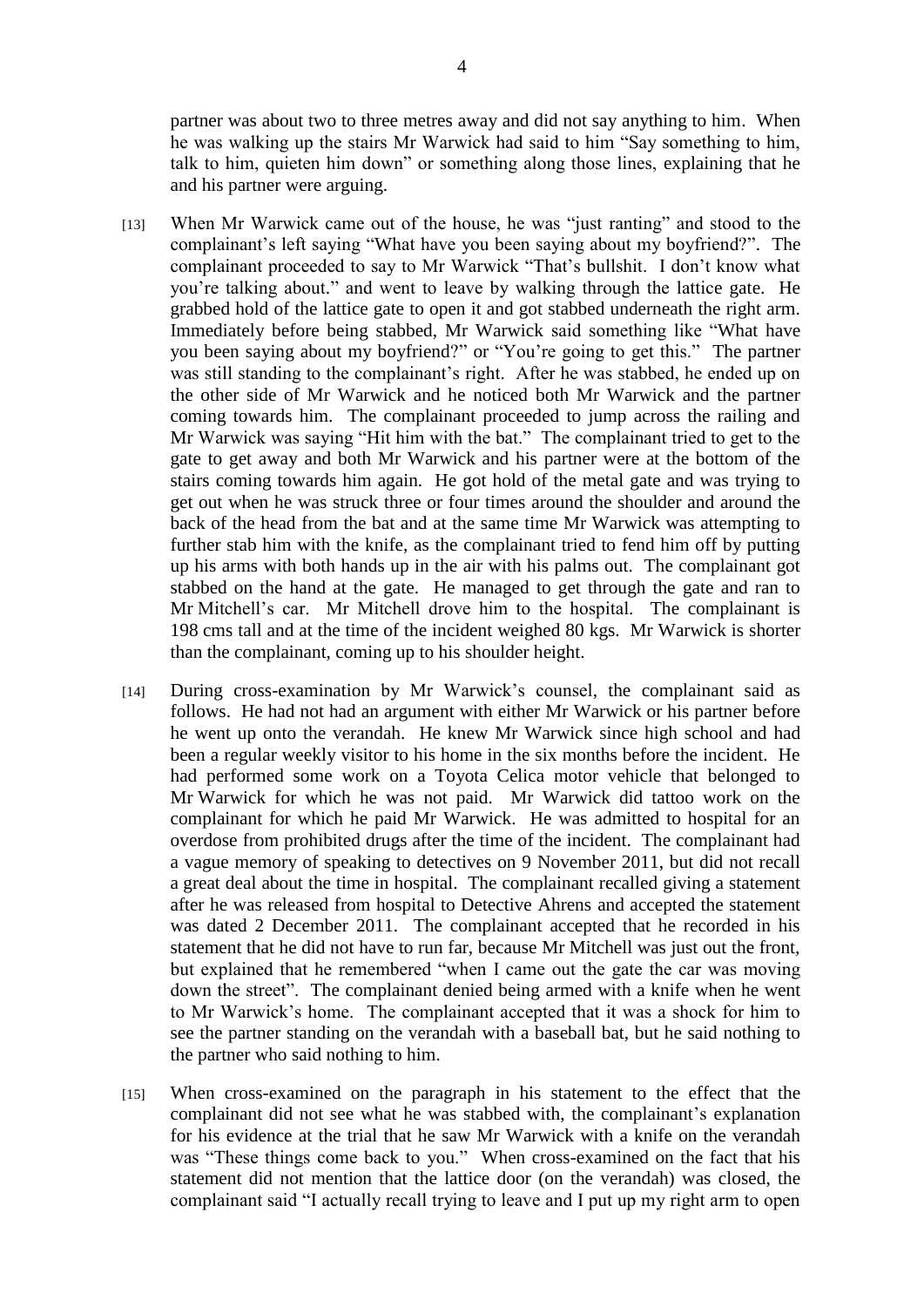up the lattice gate and that's what (*sic*) I got stabbed underneath the arm." He accepted that before he was stabbed Mr Warwick said something along the lines of "You're deadset going to get this," and that was not recorded in his statement. He said "Well, things come back to you after a while." He accepted that his statement did not record that his hand was injured from the knife during the confrontation in the front yard at the gate. He denied that nothing occurred in the front yard involving him, Mr Warwick and the partner. He denied that, when they were on the verandah, Mr Warwick threw a wallet at him and grabbed the knife from him. He also denied that he then lunged towards Mr Warwick who was forced onto a couch on the verandah and pushed the complainant away from him.

- [16] The complainant disagreed with the suggestion put to him by the partner's counsel in cross-examination that there was no altercation whatsoever involving the partner with him. He also disagreed that the partner did not have a bat or other implement.
- [17] At the time of the incident Mr Mitchell had known the complainant for about three years, but had known Mr Warwick for two or three months. Mr Mitchell assumed that he was driving the complainant to Mr Warwick's home to pick drugs up or to give him drugs. He pulled his car up at the front, level with the wheelie bin, and Mr Warwick moved towards the car. He was wearing red boxer shorts and a short sleeve red shirt and asked the complainant to come up to the house. The complainant was wearing red boardshorts and had no shoes on and no shirt. He had nothing on him that Mr Mitchell could see. On arrival both the complainant and Mr Warwick were calm. They walked up the stairs to the verandah, he could no longer see them, but he could hear that they started swearing and yelling at each other. Mr Mitchell proceeded to drive off slowly. He heard the complainant yell out and saw him running down the footpath. He stopped the car, opened the door and the complainant got in and had blood coming out of him. Mr Mitchell took off his singlet, put it on him, and drove to the hospital.
- [18] During cross-examination by Mr Warwick's counsel, Mr Mitchell said as follows. It was possible the complainant had a knife on him and he did not see it. The first raised voice he heard was the complainant's voice. The only two voices he heard coming from the verandah were Mr Warwick's and the complainant's. He did not see or hear any struggle or commotion at the gate.
- [19] Mr Luxton lived diagonally across from Mr Warwick's house. He heard a commotion about 8.30 pm, went to the window and identified the commotion as coming from Mr Warwick's residence. He was looking down at 45 degrees to Mr Warwick's house. He could see the end of the verandah, the bottom of the stairs, the path to the gate area, and the gate area. He could see silhouettes from the light on the verandah and heard someone yell out "You fucking dog." He could hear sounds of a struggle with people slamming into each other and noise on the verandah "like stuff getting knocked around." He saw the car out the front start rolling away down the road and the man come running out the gate, yelling out to his mate to hold off. The man jumped in the car and they took off. Mr Luxton did not see the two men who lived in the house at the time he saw the visitor opening the gate and running down the footpath. He heard Mr Warwick yelling out abuse at the car and the visitor. Mr Luxton saw Mr Warwick at the gate and his partner walked down to the gate after the yelling of the abuse. At no time did Mr Luxton see the visitor assaulted in the area of the front gate.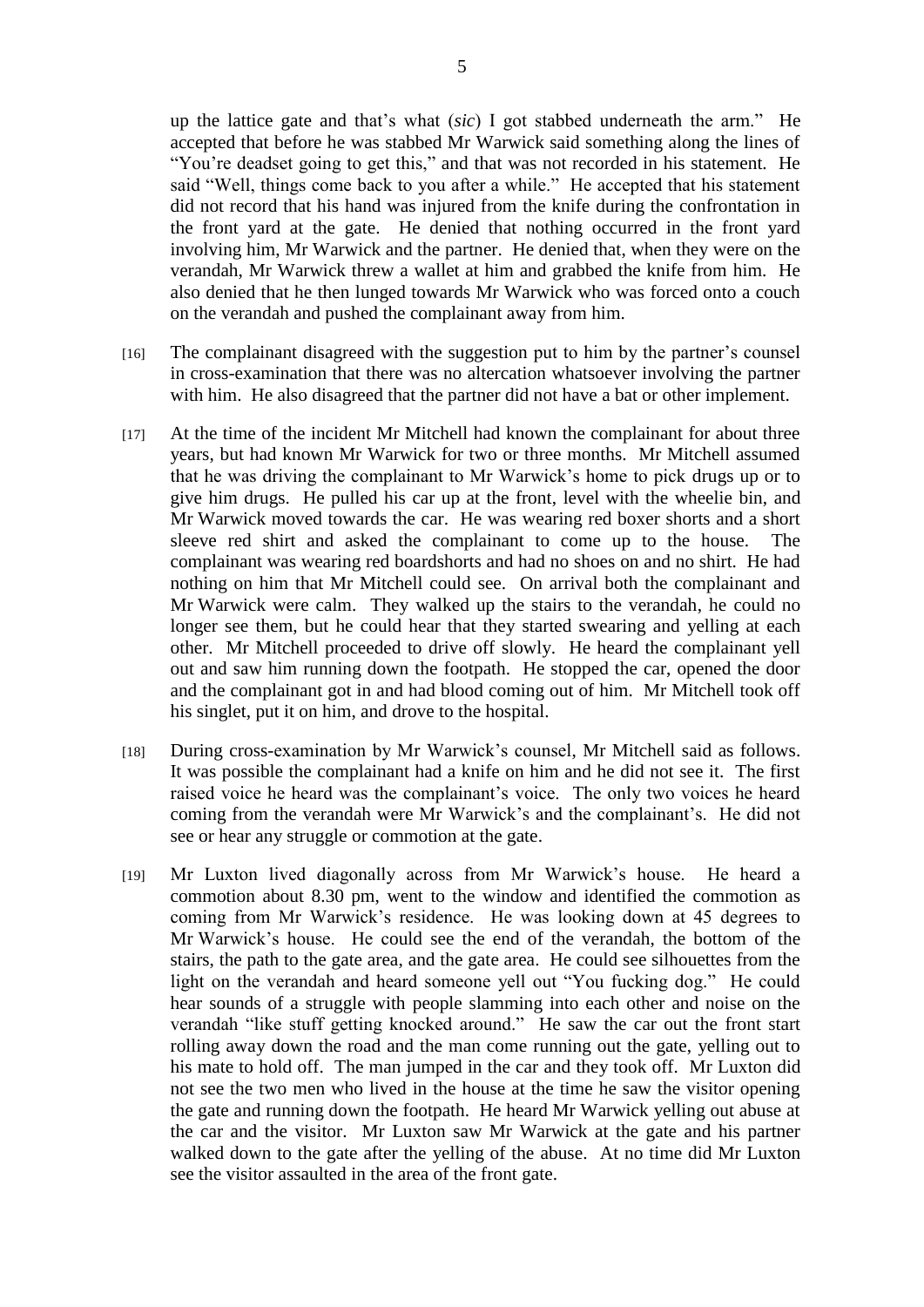- [20] Mrs Luxton looked out the window with her husband, when they first heard the commotion. The verandah light was on at Mr Warwick's house and Mrs Luxton could see two outlines moving around the verandah and could hear Mr Warwick's partner screaming. After 15 or 20 seconds Mrs Luxton went to another room to ring 000. When Mrs Luxton returned after four or five minutes, she could hear someone on the verandah using a scrubbing brush and a hose and someone walking around the garden with a torch. About five minutes later the police drove past and both Mr Warwick and his partner were on the verandah.
- [21] Mr Bracker lived in a double storey house next to Mr Warwick's house. He was downstairs in his house when he heard a loud commotion from Mr Warwick's house including some crashing and swearing. He heard Mr Warwick's voice. He went upstairs to shut the windows. He heard the partner saying "There's blood everywhere. He's bled everywhere." He went downstairs to ask his wife to ring the police and then returned upstairs. He heard Mr Warwick saying "We've got to find the knife. We have to get the knife." He observed a torch light on the verandah moving about in front of the lattice door shining on the floor and then in the yard. Mr Bracker then heard Mr Warwick say "I've got it" or something to that effect and saw him go upstairs. He then saw both Mr Warwick and his partner come out and hose off the verandah and the path and heard a broom used that made a scrubbing noise. They went back inside and then three or four minutes later the police arrived.
- [22] Mrs Bracker also lived in the property next door to Mr Warwick's house. Mrs Bracker heard a big loud noise and swearing. Her husband went upstairs and, when he came downstairs, Mrs Bracker went upstairs with him, looked through the window, and could see a torch light moving around. Mrs Bracker went downstairs and rang the police.
- [23] Mr Warwick's cousin, Mr David Warwick, was asleep on the evening of 6 November 2011. His partner, Ms Hall, alerted him to the arrival of Mr Warwick. Mr Warwick asked him for a lift to a mate's place over in North Ipswich. As he dropped him off, Mr Warwick said to Mr David Warwick that he had stabbed someone. Ms Hall gave evidence of opening the door to Mr Warwick and that he smelled like bleach.
- [24] Detective Morgan attended at the Ipswich General Hospital at 3.36 pm on 9 November 2011 and recorded an interview with the complainant. The complainant was receiving morphine for pain relief, but Detective Morgan formed the view that he was capable of giving a version of events. No scrubbing brush or yard broom was located during the course of the search of Mr Warwick's property.
- [25] Detective Ahrens prepared the complainant's written statement from the digital recording made by Detective Morgan of his interview with the complainant in hospital. Detective Ahrens showed the statement to the complainant who asked him to exclude the material about drugs. In that statement, the complainant said he was stabbed by Mr Warwick, but did not mention seeing the knife. Detective Ahrens provided information about the 000 calls. Mrs Luxton made her call at 8.41 pm. Mrs Bracker's call was made at 8.50 pm.
- [26] It was admitted by the parties that Mr Warwick telephoned the landline at the complainant's parents' home at 6.40 pm on 6 November 2011 and spoke to the complainant's mother, although he wanted to speak to the complainant who was not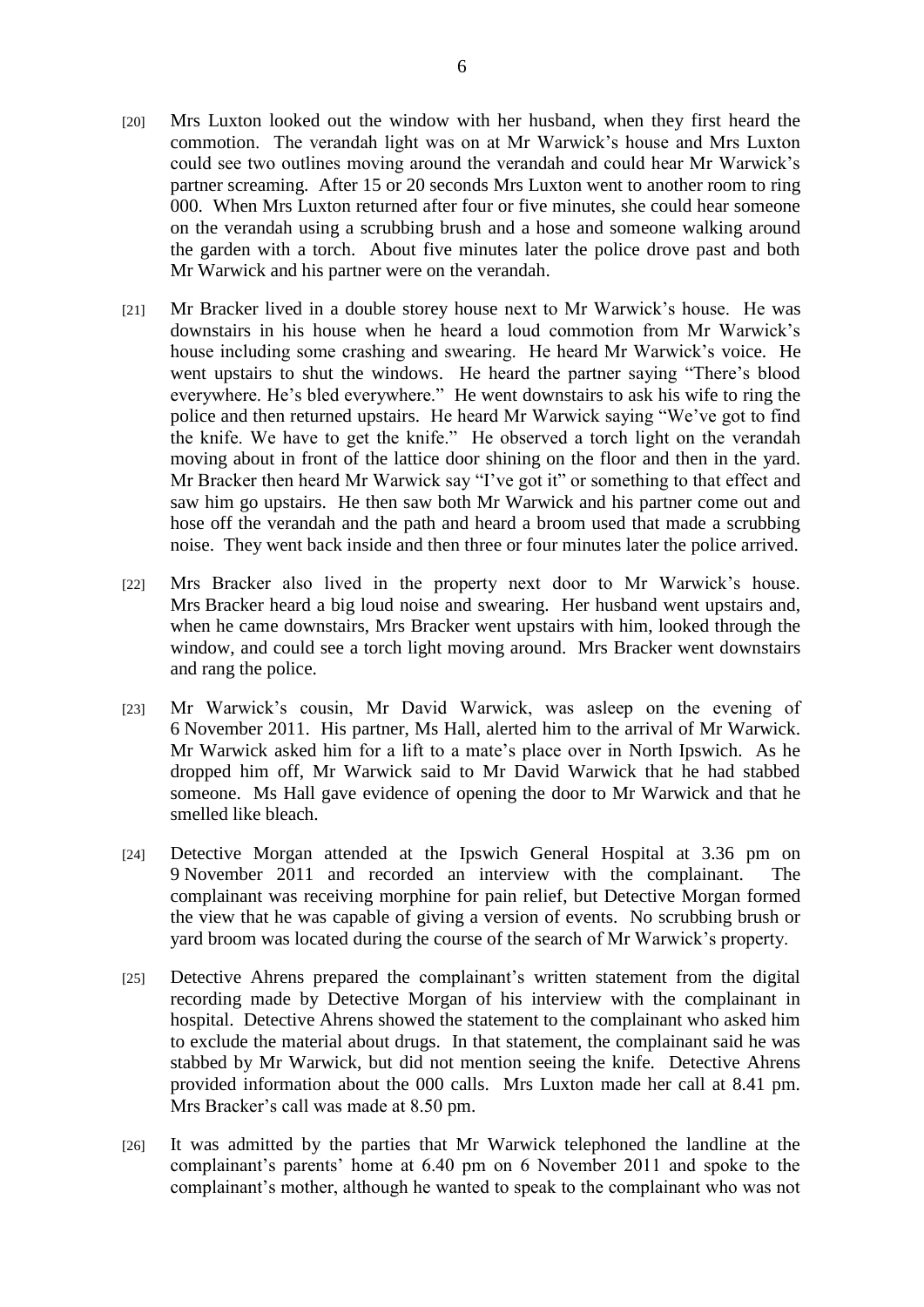present. Mr Warwick told the complainant's mother that "it was Tony" and he wanted the complainant to call him. A table summarising telephone evidence was admitted by the parties. That showed that Mr Mitchell's mobile telephone was used to contact Mr Warwick's mobile telephone at 7.19 pm and 8.13 pm and that Mr Warwick's telephone was used to contact Mr Mitchell's telephone at 7.23 pm and 8.23 pm on 6 November 2011. The measurements of the verandah and front stairs and the vicinity were also admitted by the parties.

- [27] Dr Ivernee treated the complainant when he arrived at the Ipswich Hospital. He had lost a quantity of blood. He had a laceration under the sixth rib on the right hand side of the chest that was a very serious injury. If he had arrived at hospital 10 minutes later, he would have died. The sharp object or blade that caused the wound would have been no wider than 2 cms and a blade of 10 cms in length may have been sufficient. Not a lot of force was required to put a sharp object through the path in the chest that the stab wound followed. The blade penetrated the right atrium of the heart. There was also a laceration to the complainant's left hand for which no specific treatment was given. The complainant was examined the next day when in the intensive care unit and no injuries other than the lacerations to the chest and the left hand were noted. The complainant was hospitalised for 14 days.
- [28] Scenes of crime officers examined the verandah, the front entrance, front stairs, front pathway and some of the rooms of Mr Warwick's house after the incident. At the outset photographs were taken of the areas of interest. The officers then did presumptive testing for blood and took swabs and other samples. One of the officers accepted that no photograph was taken of the inside left side of the lattice door and explained that would have been because there was nothing that was of interest to the scenes of crime officers. The scenes of crime officers and the scientists gave evidence by reference to a table that was admitted by the parties and identified each item, its location, whether it was tested presumptively for blood and the result of such test and any DNA result. The DNA result for the blood swab taken from the hitting end of a baseball bat found on the bed in the front bedroom was consistent with the complainant's DNA (1 in 44 billion probability of another person's DNA). The DNA results for a blood swab from the floor behind the lattice door and a blood swab from the post and plant to the left of the lattice door were also consistent with the complainant's DNA. No knife that was located at the house was identified as the relevant knife.
- [29] Mr Warwick's evidence-in-chief was as follows. He had purchased a Toyota Celica car that needed a new clutch and a few minor repairs. He asked the complainant to give him a hand fixing the car for which Mr Warwick would make some payments but also give him tattoos. He got three tattoos and about \$500 to \$600 in cash. At the time of the incident Mr Warwick had a problem with drugs, using morphine, cannabis and amphetamines. The complainant saw Mr Warwick as someone who could get cannabis for him and the complainant could get methylamphetamine for Mr Warwick. Mr Warwick had taken morphine around lunchtime on the day of the incident which had the effect of relaxing him.
- [30] Mr Warwick was on the verandah when the car driven by Mr Mitchell arrived. He proceeded down the stairs and out the front gate to meet the complainant. The complainant proceeded to walk up the stairs and Mr Warwick followed him onto the verandah. Mr Warwick gave the complainant \$100 for the work on his car and told him that was the last money he was going to give him. The complainant became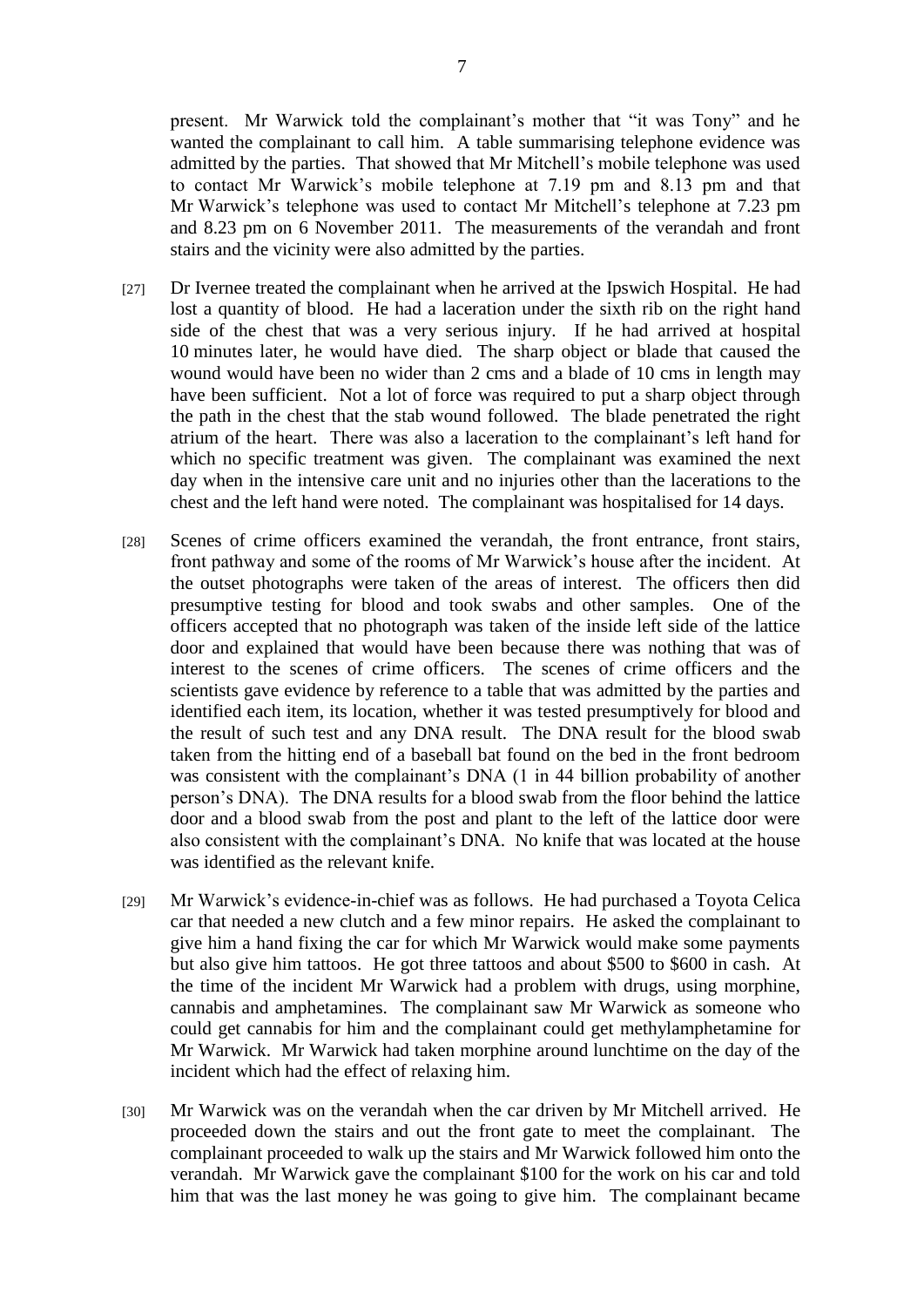aggressive, swore at him, and produced a knife. Mr Warwick threw his wallet at the complainant and snatched the knife out of the complainant's hand with his left hand, the complainant came forward at him and they toppled onto the couch on the verandah with the complainant on top of Mr Warwick. Mr Warwick tried to push the complainant off and lost track of the actual knife. Mr Warwick realised that he was lying on the baseball bat, picked it up and, as the complainant was going over the railing, started swinging at him in a panic. Mr Warwick's partner was not on the verandah when the complainant arrived or during the altercation between Mr Warwick on the verandah. As the complainant ran out the front gate, Mr Warwick followed, swearing at him, as he thought the complainant had his wallet. Mr Warwick did not attack the complainant in the front yard or in the area of the front gate.

- [31] Mr Warwick went into his house and into the bathroom and noticed blood all over him, as he had cut himself on the hand when he snatched the knife from the complainant. Mr Warwick took his clothes off and threw them into the washing machine which was already going. He had a shower and then went to the front to look for his wallet and the knife. He found his wallet. He heard sirens and left the premises by jumping the back fence, because he was aware there was an outstanding arrest warrant for him due to his breaching a drug court order that required him to stay at a rehabilitation centre.
- [32] During cross-examination by the prosecutor, Mr Warwick said as follows. Mr Warwick did not remember stabbing the complainant. Mr Warwick denied the suggestion that he wanted to sort out with the complainant that the complainant had been spreading rumours in relation to Mr Warwick and his partner. Mr Warwick denied that the complainant had followed him up onto the verandah, and that it was Mr Warwick who wanted to talk to him. It was usual for the complainant to come to Mr Warwick's house for drugs. Mr Warwick would normally give the complainant some money first and the complainant would leave and get the drugs. Mr Warwick denied that he had wanted to get the complainant onto the verandah to get him away from Mr Mitchell. Mr Warwick was much smaller than the complainant and he estimated his height at 169 cms. He accepted that he would be at a disadvantage in a physical struggle with the complainant. Mr Warwick denied he had armed himself with a knife and confronted the complainant about the rumours. The complainant pulled the knife from his waist on his right hand side. The blade would have been about 10 to 12 cms. When Mr Warwick grabbed the knife off the complainant, the complainant lunged at Mr Warwick and his body went forward onto Mr Warwick, they ended up on the couch, and that was when Mr Warwick pushed him off. Mr Warwick followed the complainant into the yard, because he thought he had his wallet. In response to the prosecutor's question as to why he did not look for the wallet first on the verandah, Mr Warwick responded that he was in a panic and "was freaked out." Mr Warwick realised he had injuries to his hands only when he was in the bathroom after the incident. He denied using a hose or any brooms after the incident. Mr Warwick denied telling his cousin after the incident that he had driven to his place because he had stabbed someone. He denied looking for the knife after the incident.

#### **Prosecution submissions at the trial**

[33] The scientific evidence was consistent with the complainant's evidence, but not Mr Warwick's evidence. There was no evidence of blood found on the couch or on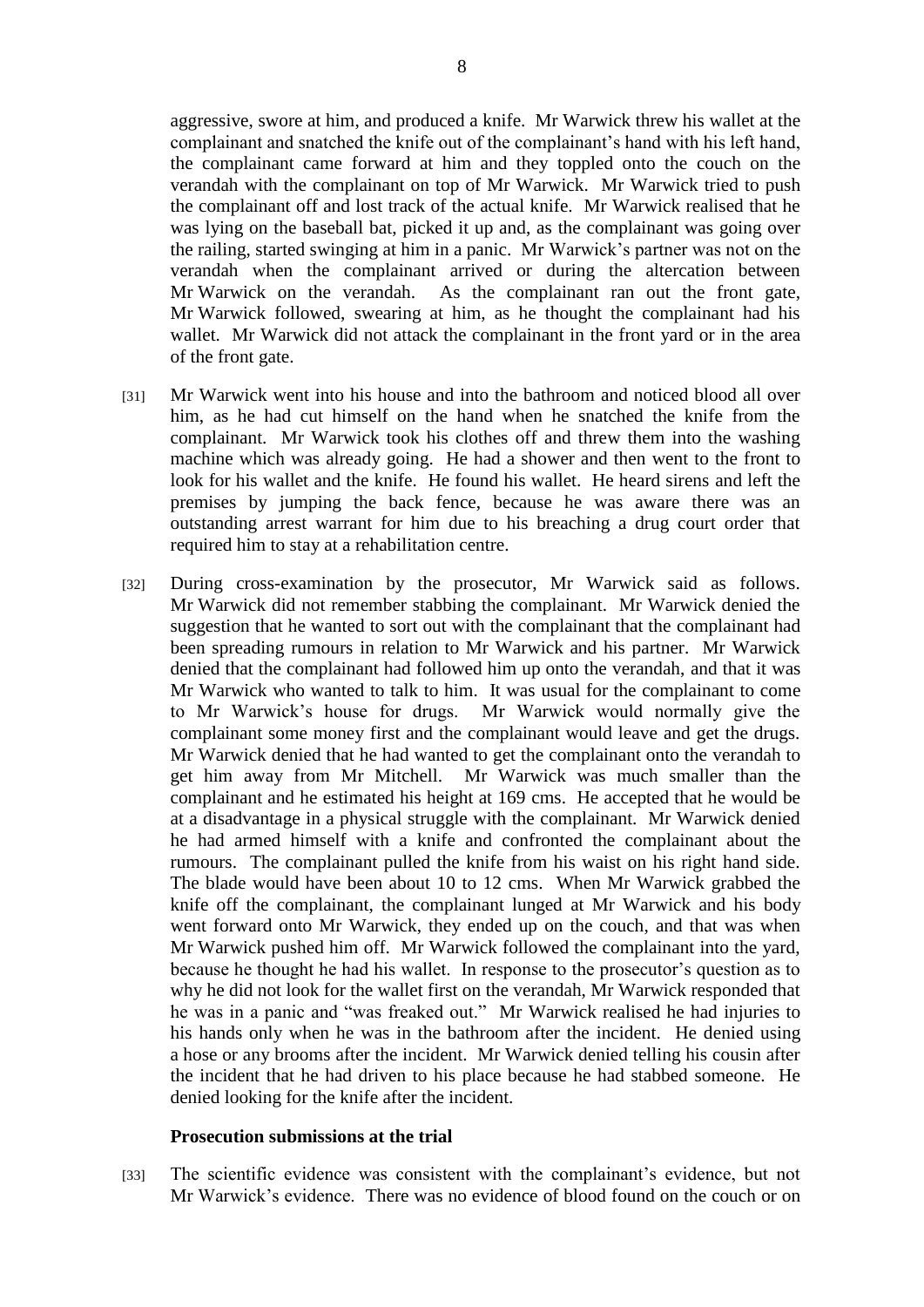the stairs. Mr Mitchell saw nothing on the complainant. Mr Warwick's evidence that he was able to distract the complainant and grab the knife made no sense. The complainant's evidence as to the baseball bat made sense, whereas Mr Warwick's evidence did not. The fact that Mr Warwick was heard yelling abuse at the front gate was inconsistent with the complainant being the aggressor. The fact that Mr Luxton did not see the assault at the front gate did not mean it did not happen. It is clear that Mr Luxton did not see all that happened during the incident. He did not see the complainant jump off the verandah.

### **Submissions on behalf of Mr Warwick at the trial**

[34] The submissions on behalf of Mr Warwick focused on discrepancies between the complainant's various accounts and also with the evidence of other witnesses and attacking the credit of the complainant. It was significant that the complainant in his statement to the police said he never saw the knife either on the verandah or down in the front yard, but gave evidence in the trial that he saw the knife on the verandah in Mr Warwick's hand and when the altercation continued in the front yard. The complainant gave evidence that the lattice door at the top of the stairs was shut when he tried to leave the verandah, but that was not in his police statement. There was no photograph of blood on the lattice door on the inside of the left hand side of the door, which would have been expected, if the door had been shut and the complainant had attempted to open it, when he was bleeding. There was no medical evidence of any bruising consistent with the complainant's account that he was struck with the baseball bat near the front gate. The complainant's account was inconsistent with the evidence of Mr Luxton who did not see any assault on the complainant at the gate. There was one stab wound to the chest only which did not require a great deal of force and that was particularly relevant on the issue of intention.

## **Was it open for the jury to be satisfied of Mr Warwick's guilt beyond reasonable doubt?**

- [35] There was no challenge to the directions given by the learned trial judge to the jury on the issues of law and the summing-up otherwise summarised comprehensively and fairly the evidence and the submissions of counsel. The jury were directed that they could not bring in a guilty verdict against Mr Warwick unless they were satisfied beyond reasonable doubt that the prosecution had excluded the defences of self defence against an unprovoked assault (under s 271(2) of the *Criminal Code* 1899 (Qld)), defence of dwelling, accident and unwilled act.
- [36] The critical issue for the jury was who introduced the knife into the incident. The complainant's evidence that he did not have the knife was supported by Mr Mitchell's evidence that he did not see him carrying anything and the complainant was wearing only boardshorts. Even though Mr Mitchell conceded that it was possible the complainant had a knife on him and he did not see it, it was otherwise clear from the evidence of Mr Mitchell that he was not expecting the confrontation that took place between Mr Warwick and the complainant. The fact that neither Mr Mitchell nor Mr Luxton saw the assault that the complainant claimed continued at the front gate may mean that the complainant's recollection on that aspect was unreliable. It should not result necessarily in the rejection of the evidence of the complainant on the major aspect of the incident involving his being stabbed by Mr Warwick on the verandah.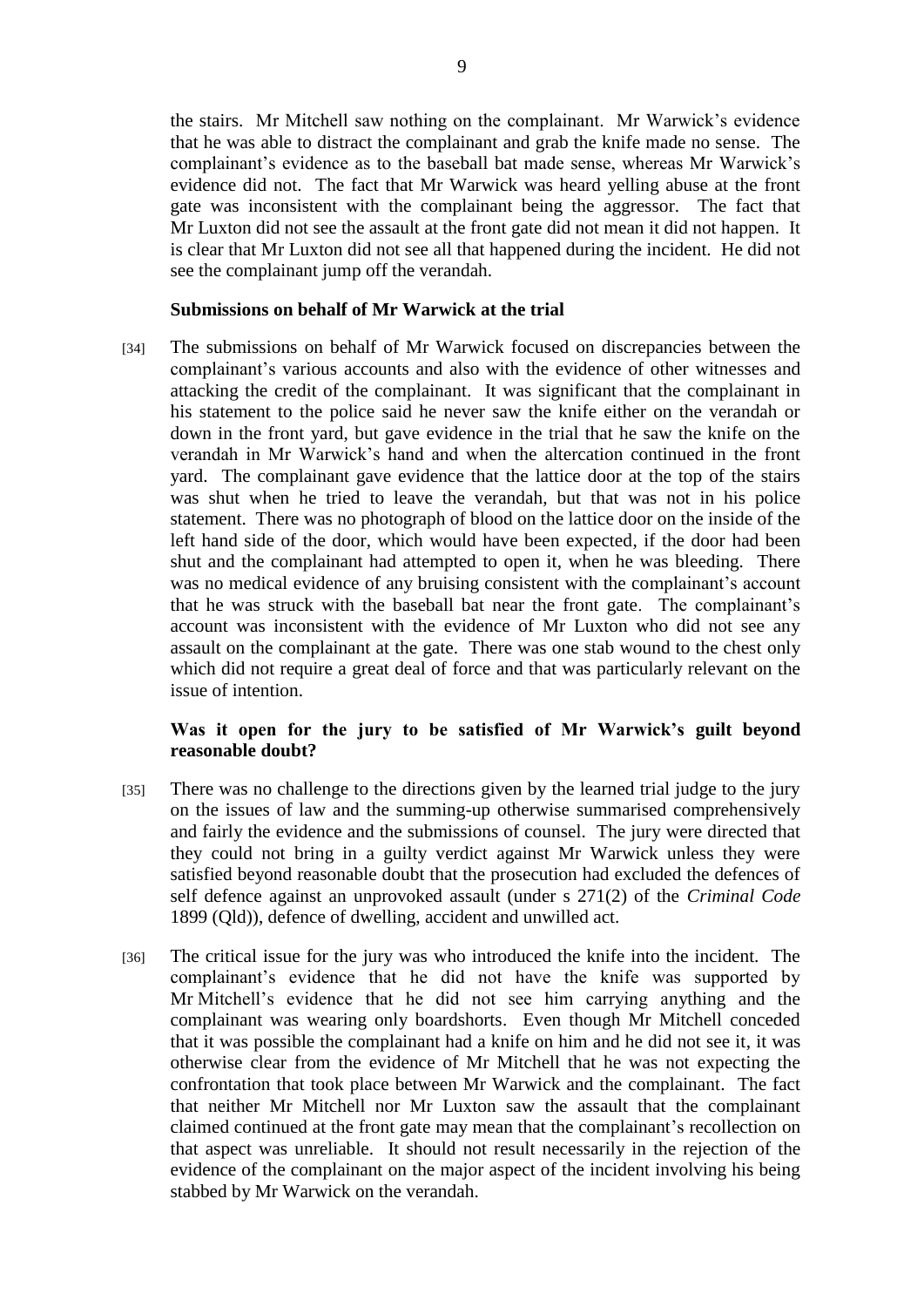- [37] Apart from the support for the complainant's evidence found in Mr Mitchell's evidence including that it was Mr Warwick who suggested to the complainant that he come up onto the verandah, the scientific evidence supported the complainant's evidence on where the stabbing occurred. Even though there was no blood found on the inside left side of the lattice door, two swabs of blood taken from the vicinity of the lattice door were consistent with the complainant's DNA. One of the inconsistencies between the complainant's statement and his evidence about whether he saw the knife at the time that he was stabbed was not that significant when there was no issue that the complainant's injury was caused by a blade or sharp implement.
- [38] In the circumstances, it was not unreasonable for the complainant's account of the manner in which the stabbing occurred to be accepted, despite the discrepancies in his accounts that were highlighted during the trial by cross-examination and the address of Mr Warwick's counsel. In view of the fact that there was only one stab wound, and the incident itself was over very quickly, it is not surprising that the jury were not satisfied that the prosecution had proved beyond reasonable doubt that Mr Warwick's intent was solely the intent to kill at the time the stabbing occurred. After reviewing the whole of the evidence, it was open on the evidence for the jury to be satisfied beyond reasonable doubt that Mr Warwick was guilty of malicious act with intent.

## **The discharge of a juror before verdict**

- [39] The judges before whom the appeal was first listed raised with Mr Warwick and the respondent whether the unusual events resulting in the discharge of a juror after the jury retired, but before verdict, should be considered for the purpose of the appeal. Mr Warwick did not seek to pursue that as an issue. The respondent provided further written submissions to the effect that there was no miscarriage of justice occasioned to the appellant by the discharge of the juror.
- [40] The jury retired at 11.04 am on 16 April 2013.
- [41] A note was received from the jury at 2.35 pm on 16 April 2013 about the reading of all the evidence of Mr Mitchell and Mr Bracker and certain passages of evidence of the complainant and Mr Warwick. The relevant evidence was read to the jury for an hour from 3 pm. The jury separated at 5 pm on 16 April 2013 to resume at 9.30 am the next day.
- [42] At 10.28 am on 17 April 2013, one juror provided a sealed note to the bailiff that was given to the judge. The judge marked the jury note for identification and read out the relevant parts to counsel. The gist of the note was that the juror had commitments that precluded the juror's participation in the trial beyond lunch the following day. With the consent of counsel, a message was sent to the juror through the bailiff that the judge had received the note and that the juror's concerns would be taken into account.
- [43] A note was received from the jury at 4.13 pm on 17 April 2013 requesting assistance from the trial judge on "(1) how we deal with competing evidence? (2) the actual definition/burden of proof (we are concerned that some members of the panel have a higher impossible standard of proof). (3) how do we get a resolution if one person has an opposing view to the rest of us? (4) We are concerned that some may be motivated by time restrictions."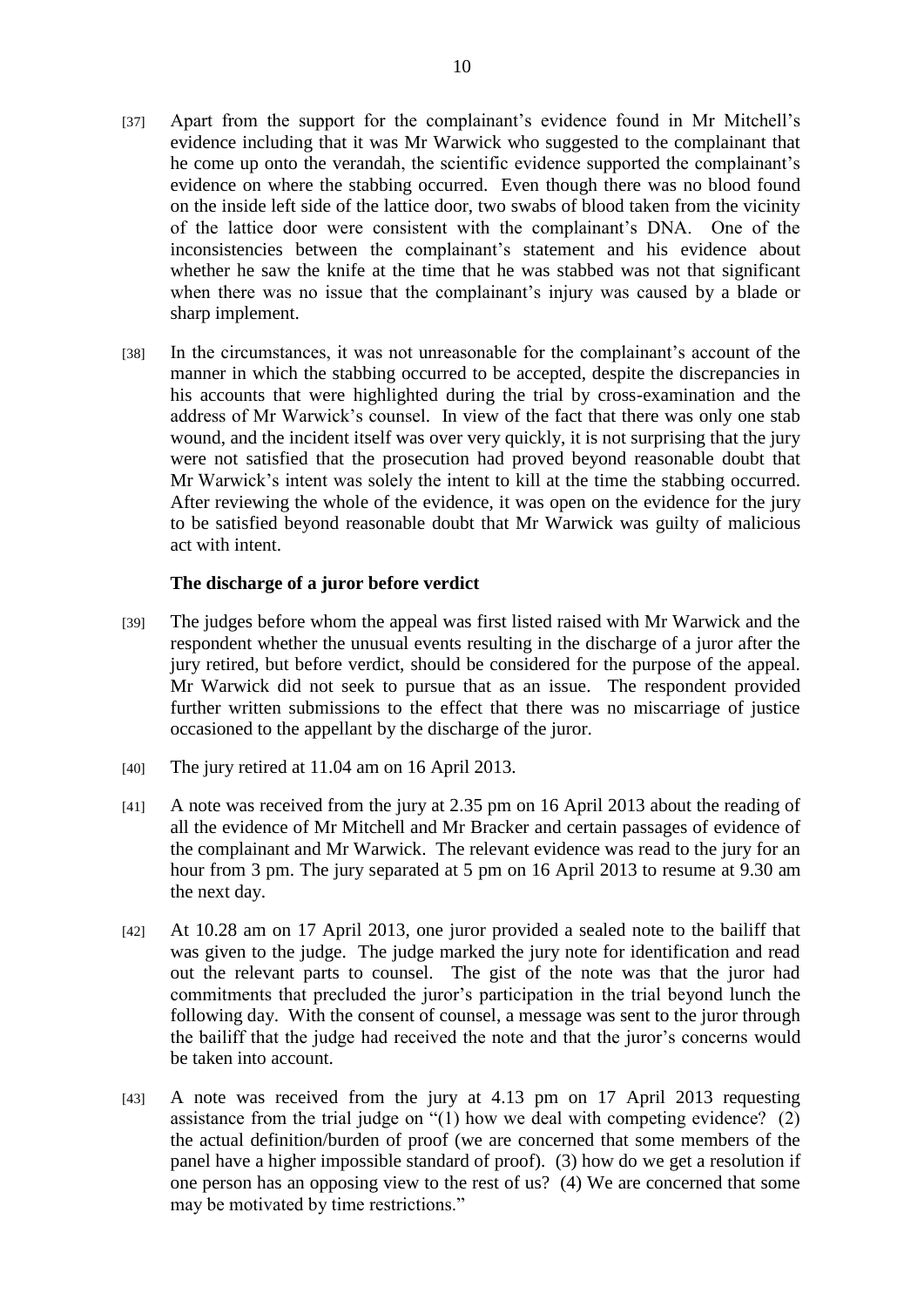[44] The trial judge gave re-directions with the concurrence of counsel in these terms: "So, the first question was: How do we deal with competing evidence?

> Well, do you remember I said to you at the - during the summing-up, you can accept all of what a witness says or some of it or none of it. And that's what you've really got to do; weigh it up, you can accept all of it, some of it or none of it.

> You'll have different views, you're 12 people, about it when you're assessing people. All I'd ask you to do is listen respectfully to other people's views as they express them, take them into account. In the end you have to form your own view. That's really the answer to your question.

> The second question is the actual definition and burden of proof. 'We're concerned some members of the panel have a higher impossible standard of proof.' Well, the burden of proof lies on the prosecution. The standard of proof is beyond reasonable doubt. They are ordinary English words, they just mean that, beyond reasonable doubt.

> If I could use another phrase that would be the standard of proof. The standard of proof is that used in those ordinary English terms, ordinary English words, beyond reasonable doubt. So that's what it means is just its ordinary meaning, nothing more, nothing less.

> The last question, which sounds a little more as if you  $-$  it reflects your fatigue, is 'How do we get a resolution if one person has an opposing view to the rest of us?' It is possible in this case for me to take a majority verdict, that is, the verdict of 11 of you. I won't do that this afternoon because I'd still like you to think about it having listened to my question, even if it were possible to take the majority verdict. What I'd like you to do is think about what I've said, sleep on it, talk to each other tomorrow morning and if, after some deliberation tomorrow morning, you can't come to a unanimous view, unanimous verdicts, but you can come to a verdict of 11 of you, then let me know that and I'll take a majority verdict.

> And you mentioned that some may be motivated by time restrictions but I think that really goes into the other question, so I understand that."

- [45] After those re-directions the jury retired at 4.37 pm and separated.
- [46] At 12 noon on 18 April 2013 the court convened in the absence of the jury in order to work out what to do about the juror who sought to be excused by lunchtime on that day.
- [47] Mr Warwick's counsel submitted that if one juror was to be discharged, then the entire jury should be discharged. Counsel was concerned the length of time the jury was deliberating showed that the jury was having difficulties reaching a verdict and that, if the jury were reduced to 11 jurors and a *Black* direction given, the dynamics of the jury deliberations were changing. The partner's counsel also supported that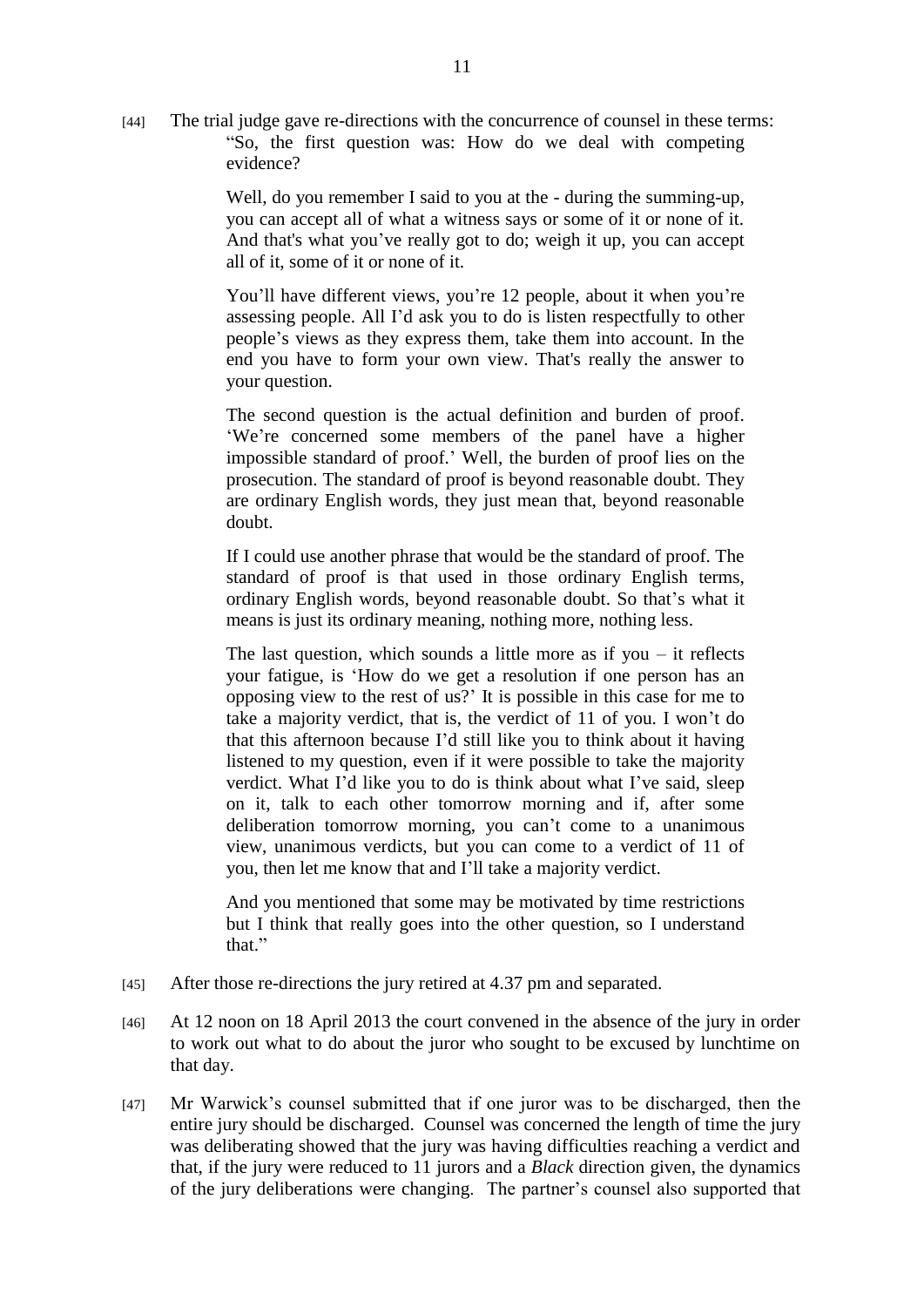position. The trial judge ruled that upon the discharge of the one juror, the trial would then proceed with 11 jurors, and was not satisfied that the jury was unable to reach a verdict.

- [48] The jury returned at 12.48 pm and the jury were informed of the communication from one of the jurors about "an unbreakable personal commitment" from lunchtime on that day, that the trial judge had decided to discharge that juror, and the trial would continue with the remaining 11 jurors. That juror was discharged and the jury comprising 11 jurors resumed deliberations.
- [49] At 4 pm on 18 April 2013, a note was received from the jury that they had reached their verdict in regard to the charges against Mr Warwick and that they were not unanimous in their verdict on the charges against the partner. They returned their unanimous verdicts against Mr Warwick at 4.03 pm. They were discharged from bringing in a verdict against the partner.
- [50] It was a matter for the exercise of the trial judge's discretion whether or not to discharge the entire jury, rather than the one juror who had good reason for no longer being available to complete jury service. If there had been a ground of appeal based on this refusal to discharge the entire jury, it could succeed only if it were shown that there had been a miscarriage of justice resulting from the failure to discharge the jury: *R v Thompson* [1983] 1 Qd R 224, 227.
- [51] The re-directions given by the trial judge in response to the critical note from the jury reminded the jurors of their obligation to form their own views on the evidence and there is no reason to suspect that the jury did not follow that direction. In fact, the inability of the remaining 11 jurors to reach a verdict in respect of the partner suggests that the jurors remained true to their individual views of the evidence.
- [52] Any appeal based on the exercise by the trial judge of the discretion not to discharge the entire jury, when one juror was discharged late during the deliberations, would not have succeeded, as Mr Warwick would not have been able to show that a miscarriage of justice resulted from the failure to discharge the jury.

#### **Was the sentence manifestly excessive?**

- [53] Mr Warwick was 35 years old when he committed the offence. He had a significant prior criminal history including drug related, property and dishonesty offences. He was convicted of causing grievous bodily harm on 12 June 1998 in relation to stabbing an associate during an altercation. He was dealt with for breaches of a domestic violence order in September 2001 and January 2002 and for an offence of possessing a knife in a public place in November 2008.
- [54] There is no challenge to the findings of fact that the judge made for the purpose of the sentencing. These included that the complainant was a much larger man than Mr Warwick, something that the complainant had done or said had "greatly displeased" Mr Warwick, they argued about it, and Mr Warwick armed himself with "a very sharp knife". Mr Warwick stabbed the complainant as he was attempting to leave the verandah and, after he jumped off the verandah, Mr Warwick attempted to stab him again. The incident was described as "a very savage attack." It was noted that Mr Warwick was so angry, that he continued to yell "vile abuse" at the complainant after he escaped. The complainant suffered a very serious injury that was life threatening. After the incident Mr Warwick set about looking for the knife